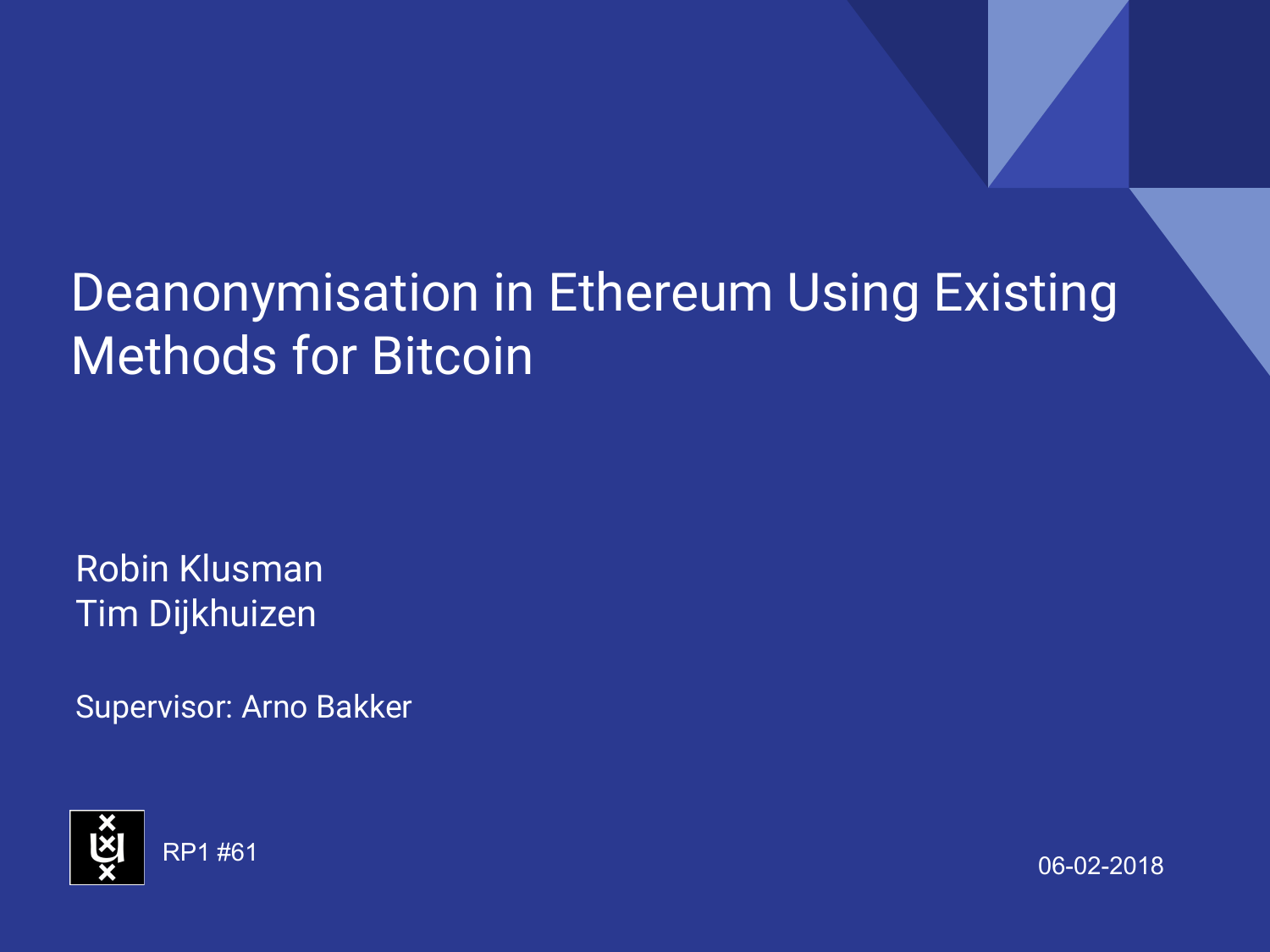## Introduction

- **Blockchain** 
	- Decentralised
	- Peer-to-peer
	- Miners
	- Anonymous reputation
- **Forensics** 
	- Track malicious actors

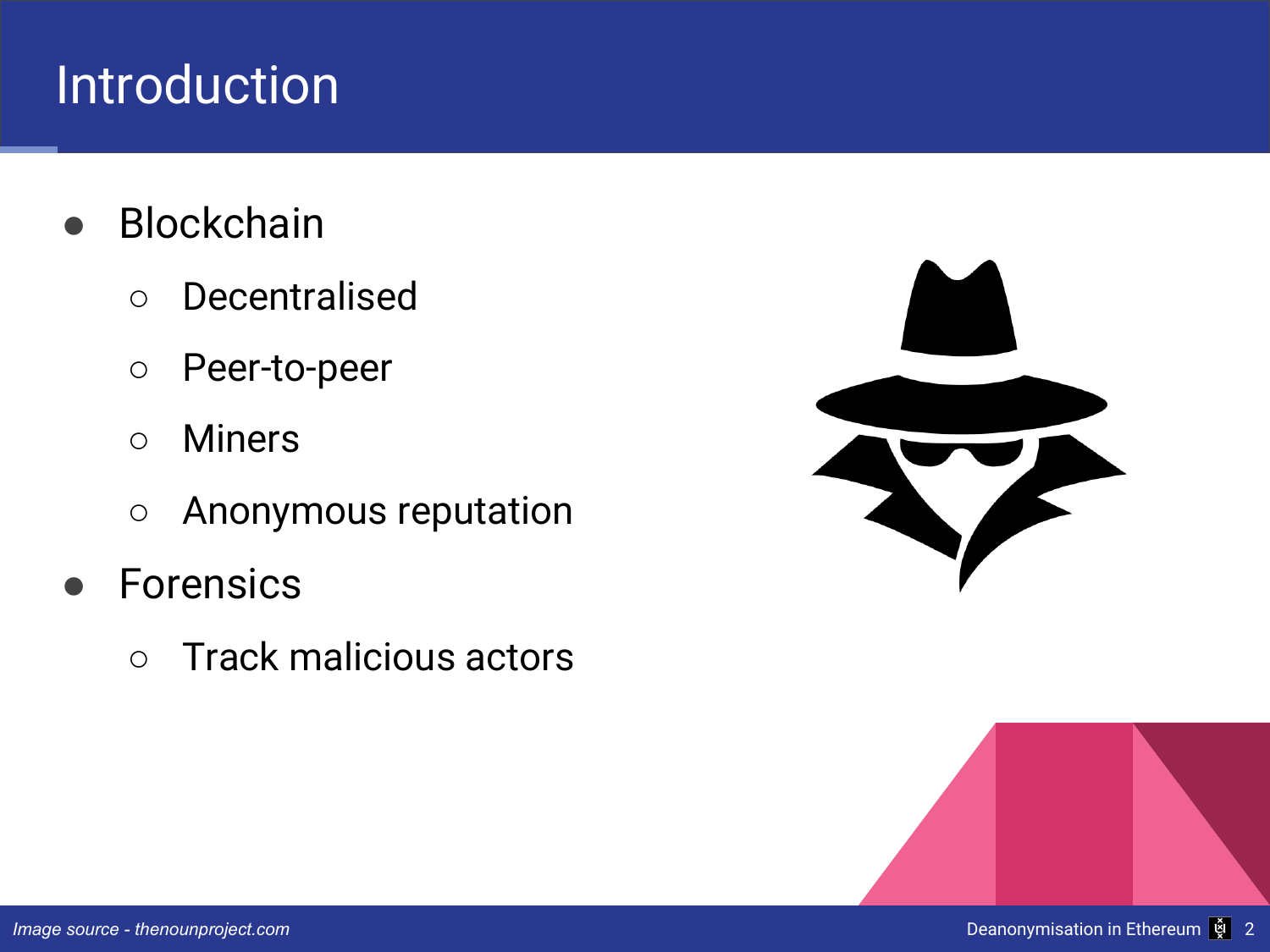#### Introduction

#### The integrity of the block*chain*



Figure 1: Overview of how blocks in a blockchain are linked to each other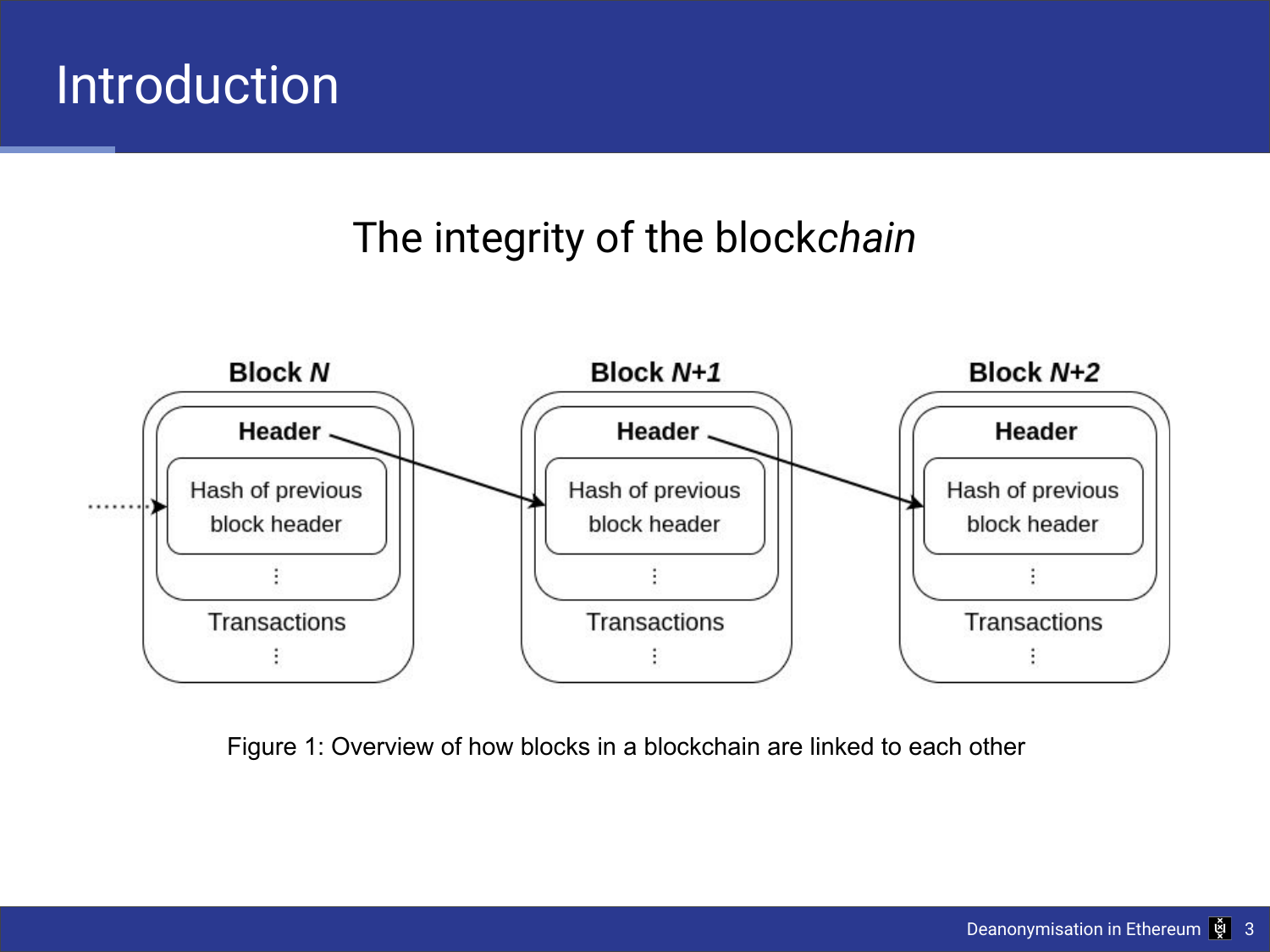## **Introduction**

#### Blockchain popularity

- **Bitcoin** 
	- 2009
	- 'Satoshi Nakamoto'



- **Ethereum** 
	- 2015
	- Vitalik Buterin

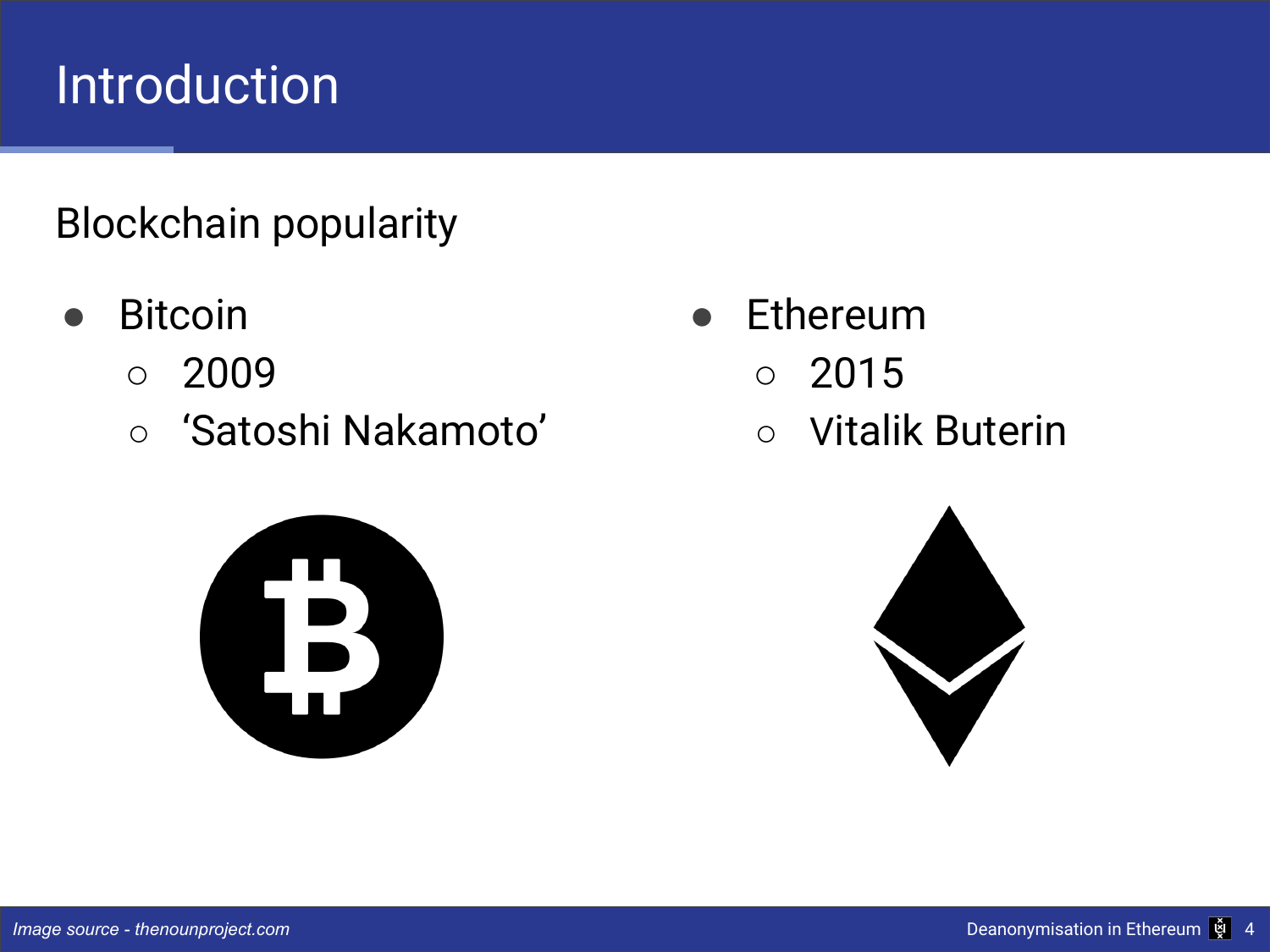# "Is deanonymisation of clients feasible for the Ethereum network?"

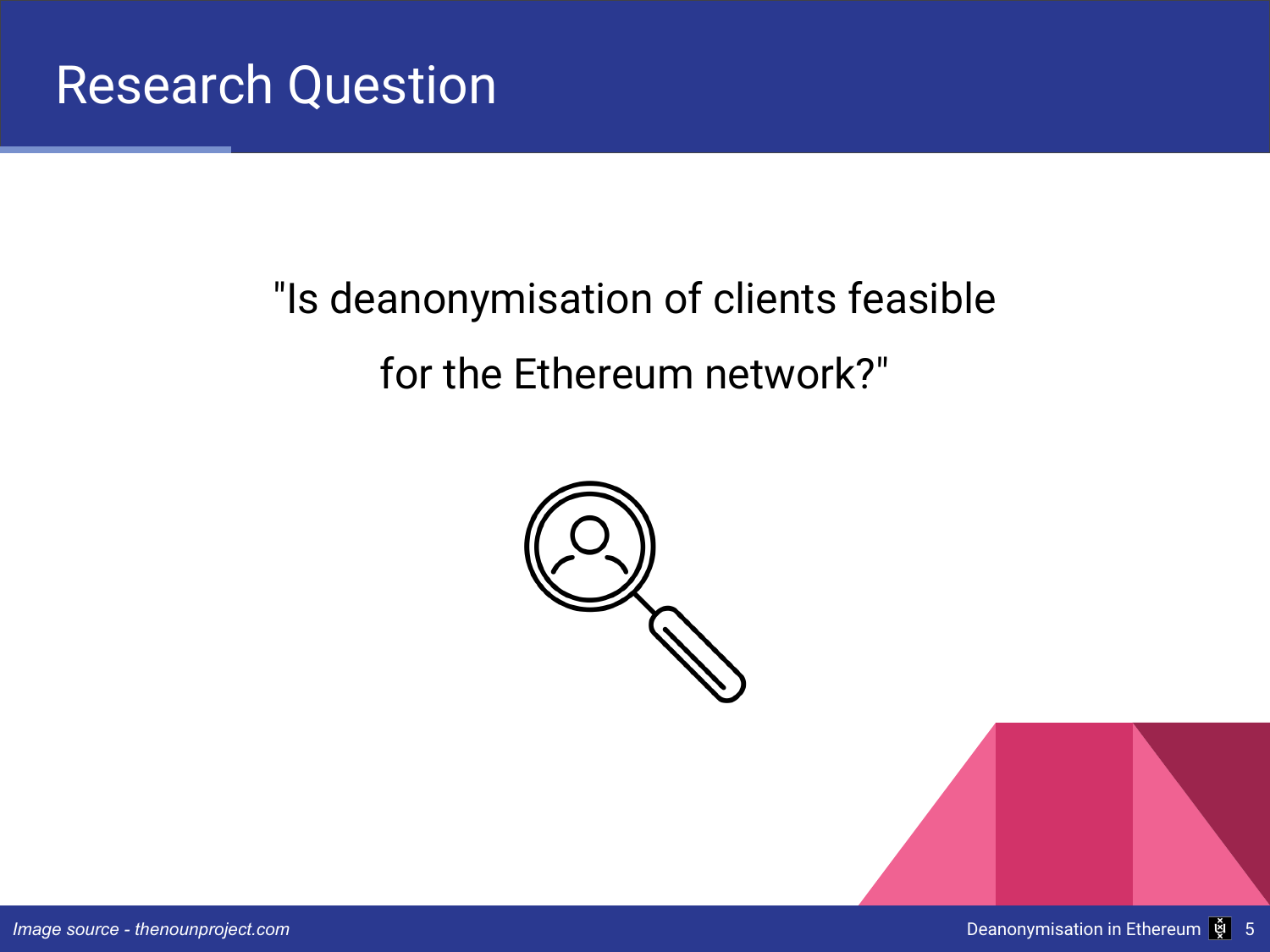### Related Work

- Survey on Bitcoin security and privacy issues
	- Essential background knowledge
	- Attacks on Bitcoin
		- BitIodine
- Survey on Ethereum smart contracts
	- Aimed at illegitimately obtaining funds
	- DAO attack

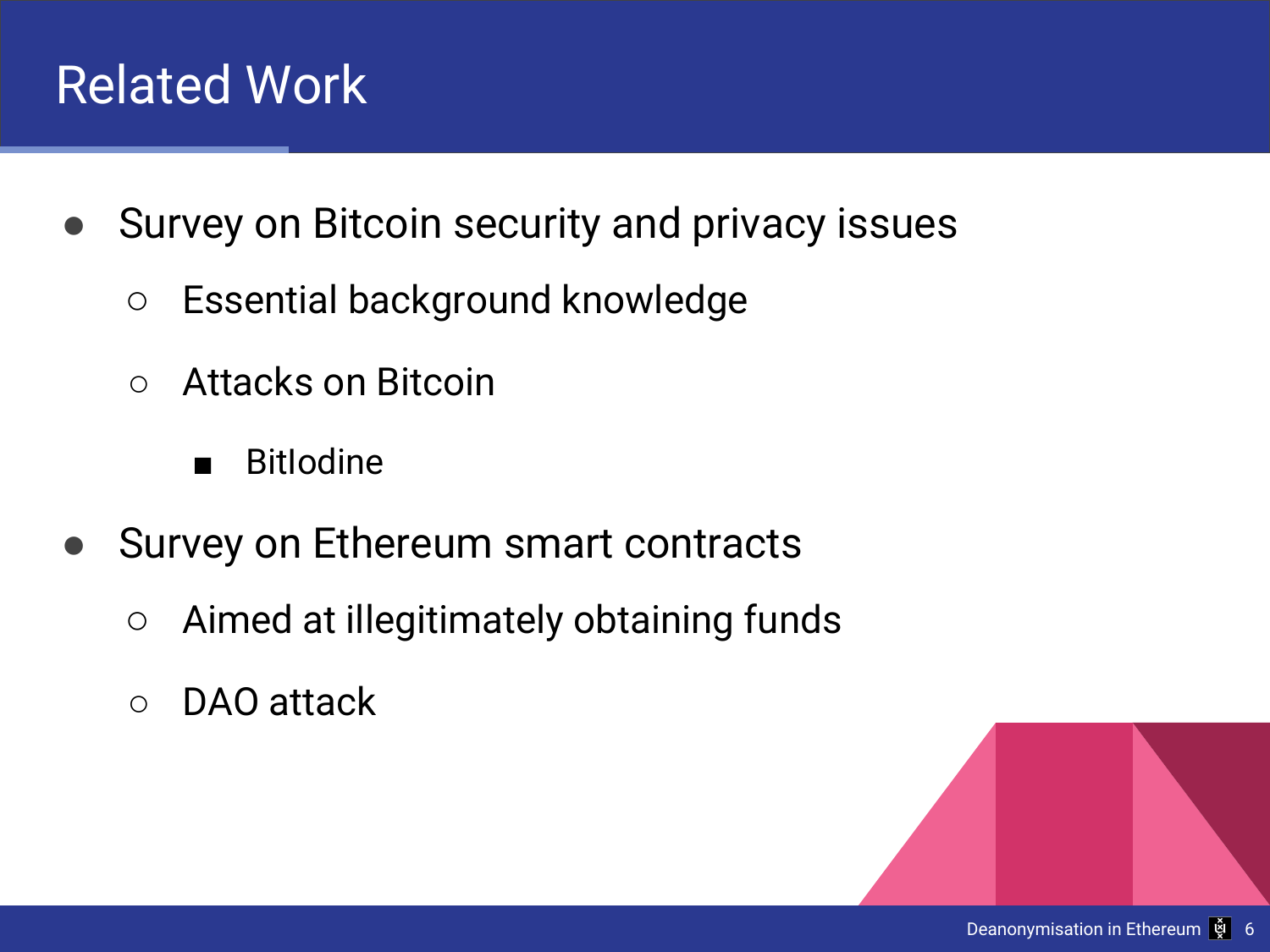

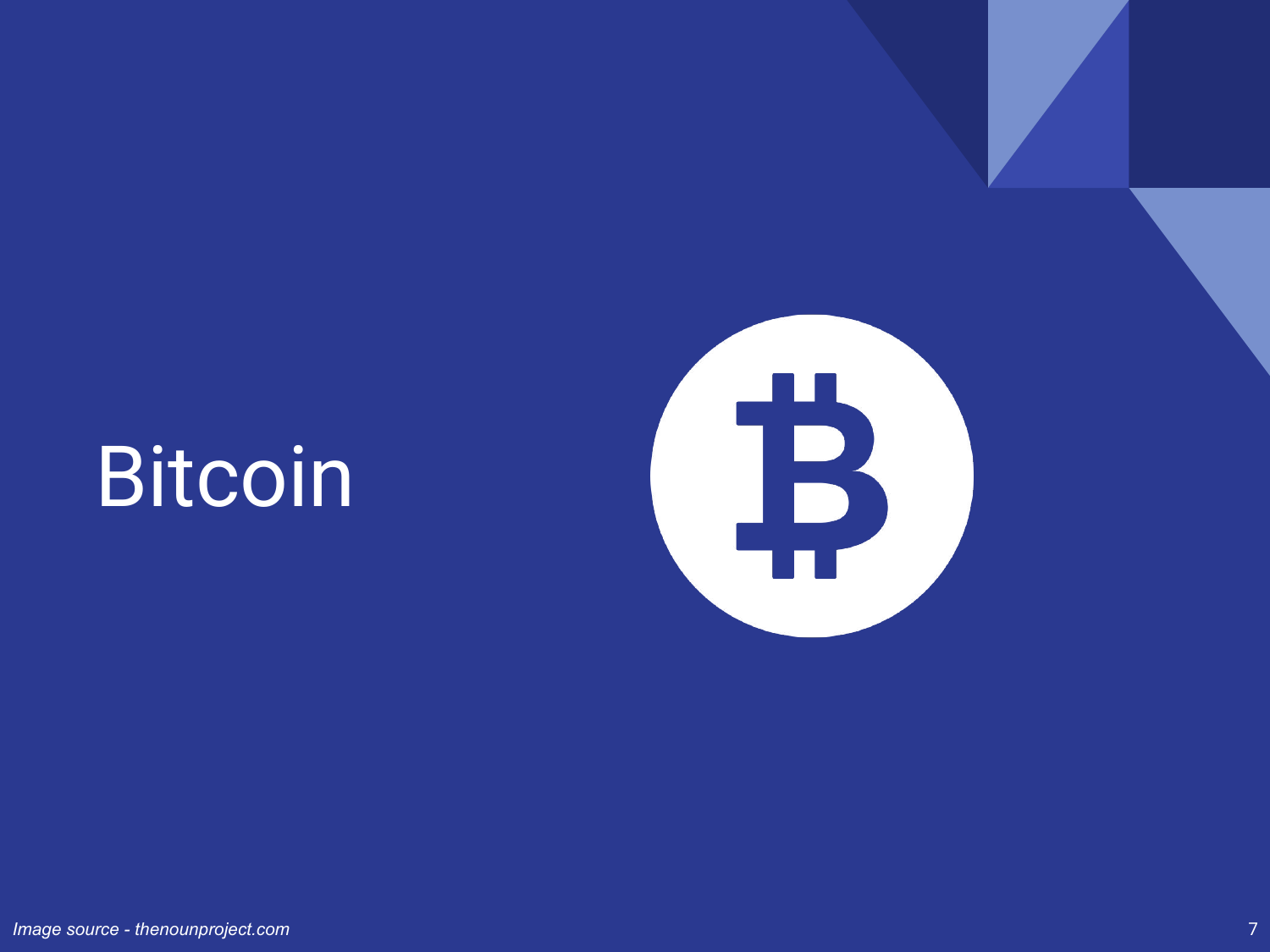## Bitcoin P2P Network

Discovering clients:

- Hardcoded seed servers
- Clients maintain 8 entry-nodes
- getaddr **message**

Transaction propagation:

- **Trickling** 
	- Queueing inv messages
	- 100ms

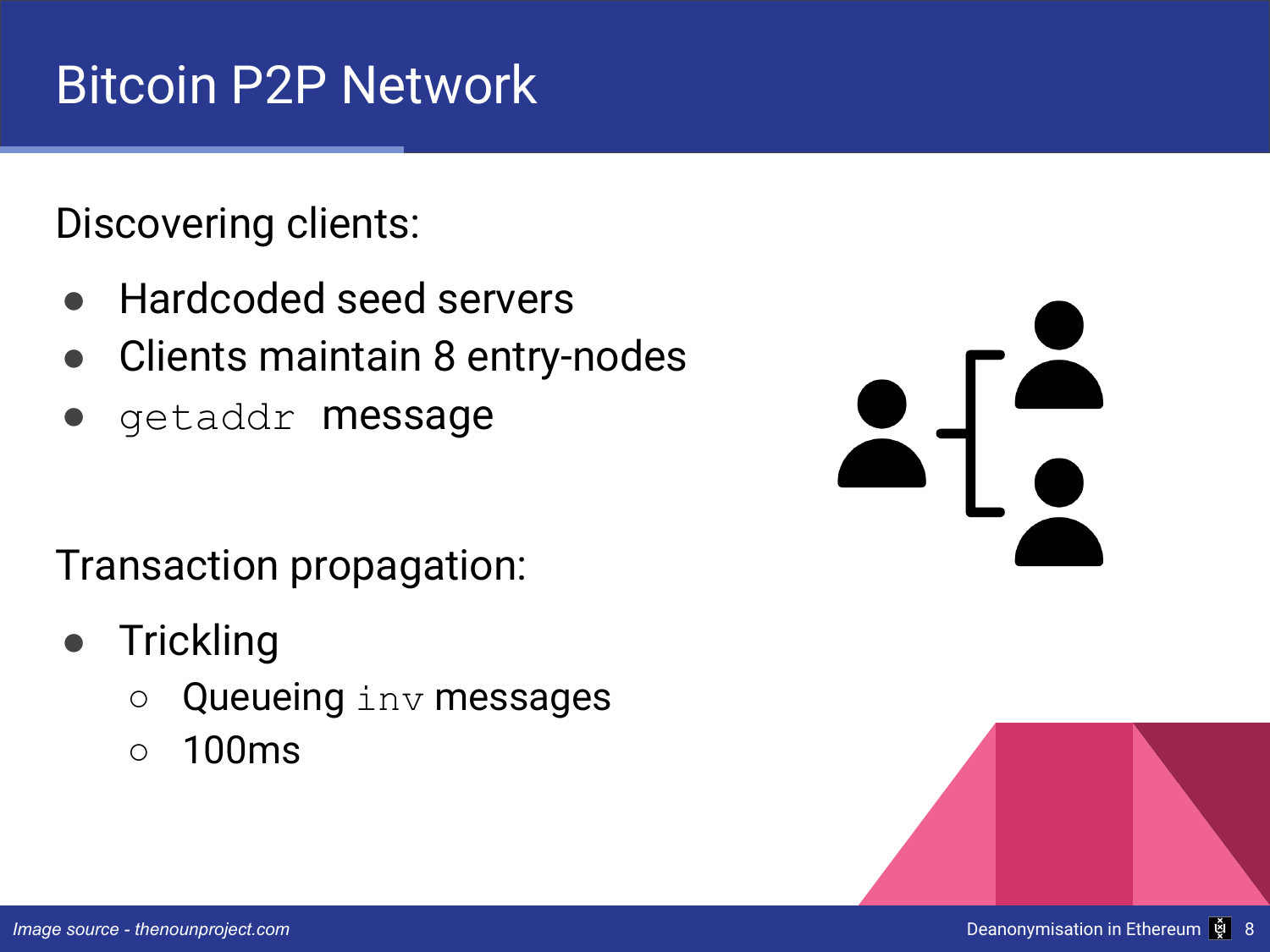## Bitcoin Blockchain

#### **Transactions**

- **Based on UTXO**
- Use up all inputs
- Change

#### Blocks:

- **Merkle tree**
- **Header hash**
- **Forks**



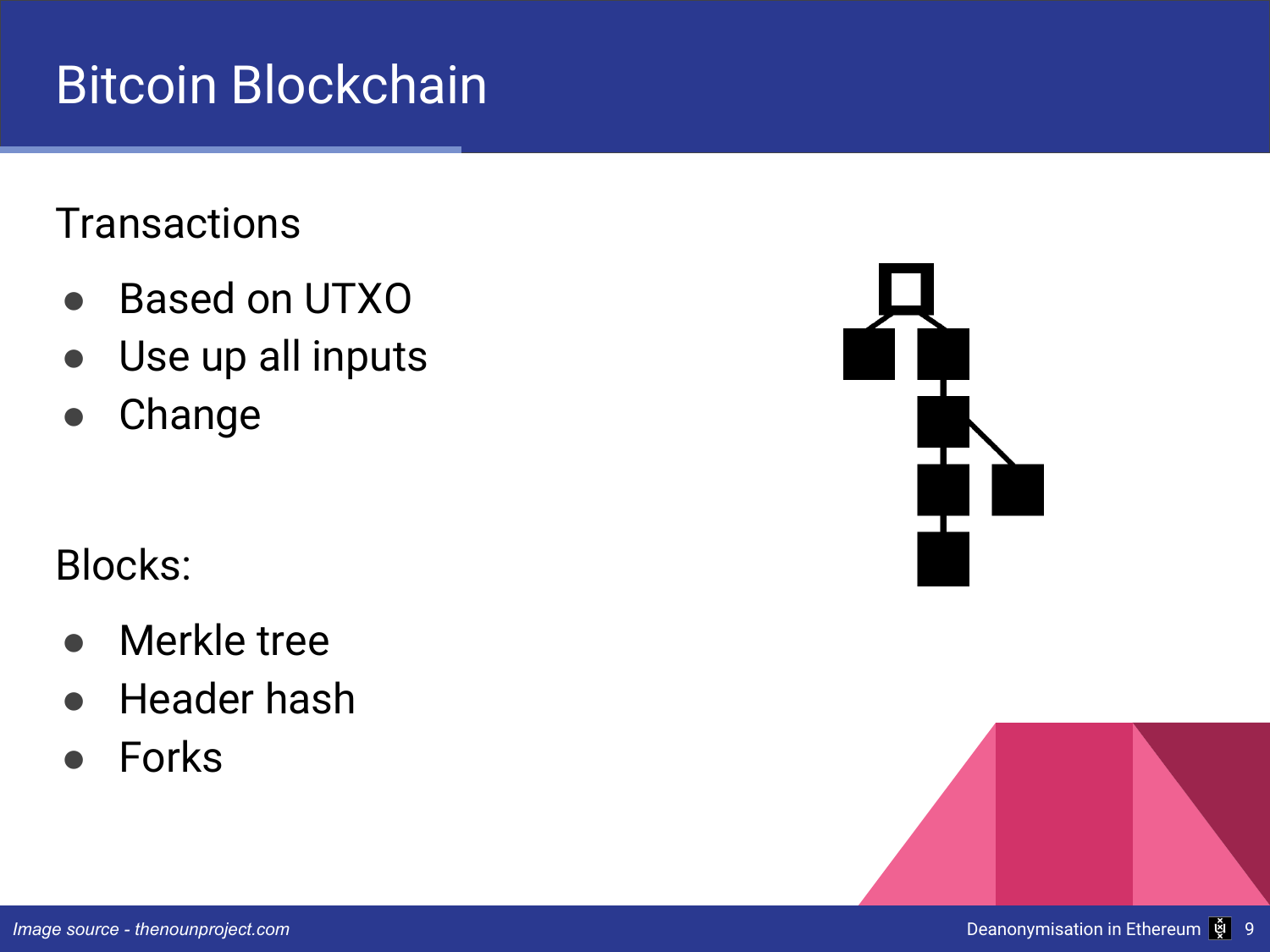# Bitcoin (& Ethereum) Consensus Model

PoW (Proof of Work):

- **Based on computational power**
- Against Sybil attack

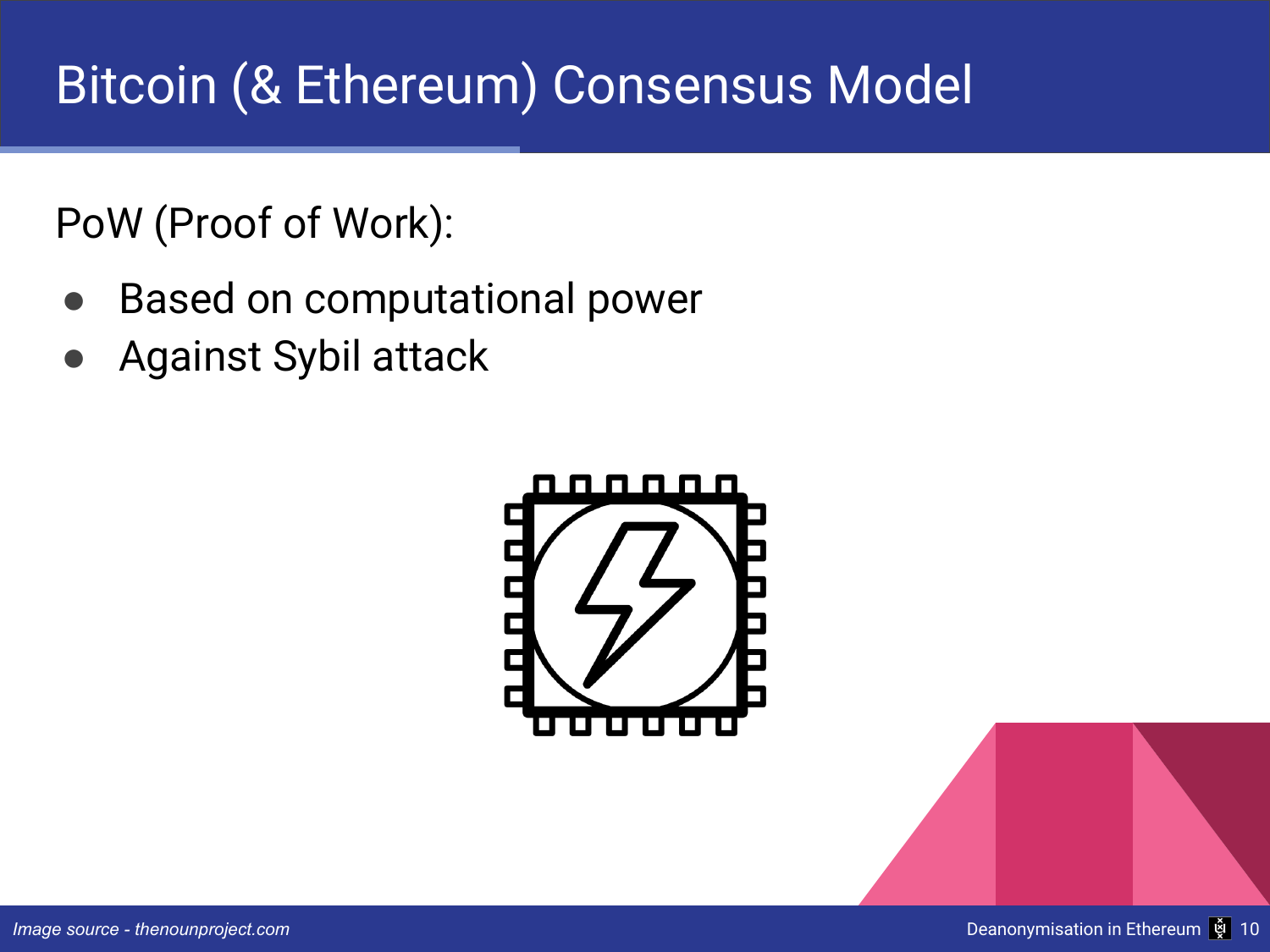# Ethereum

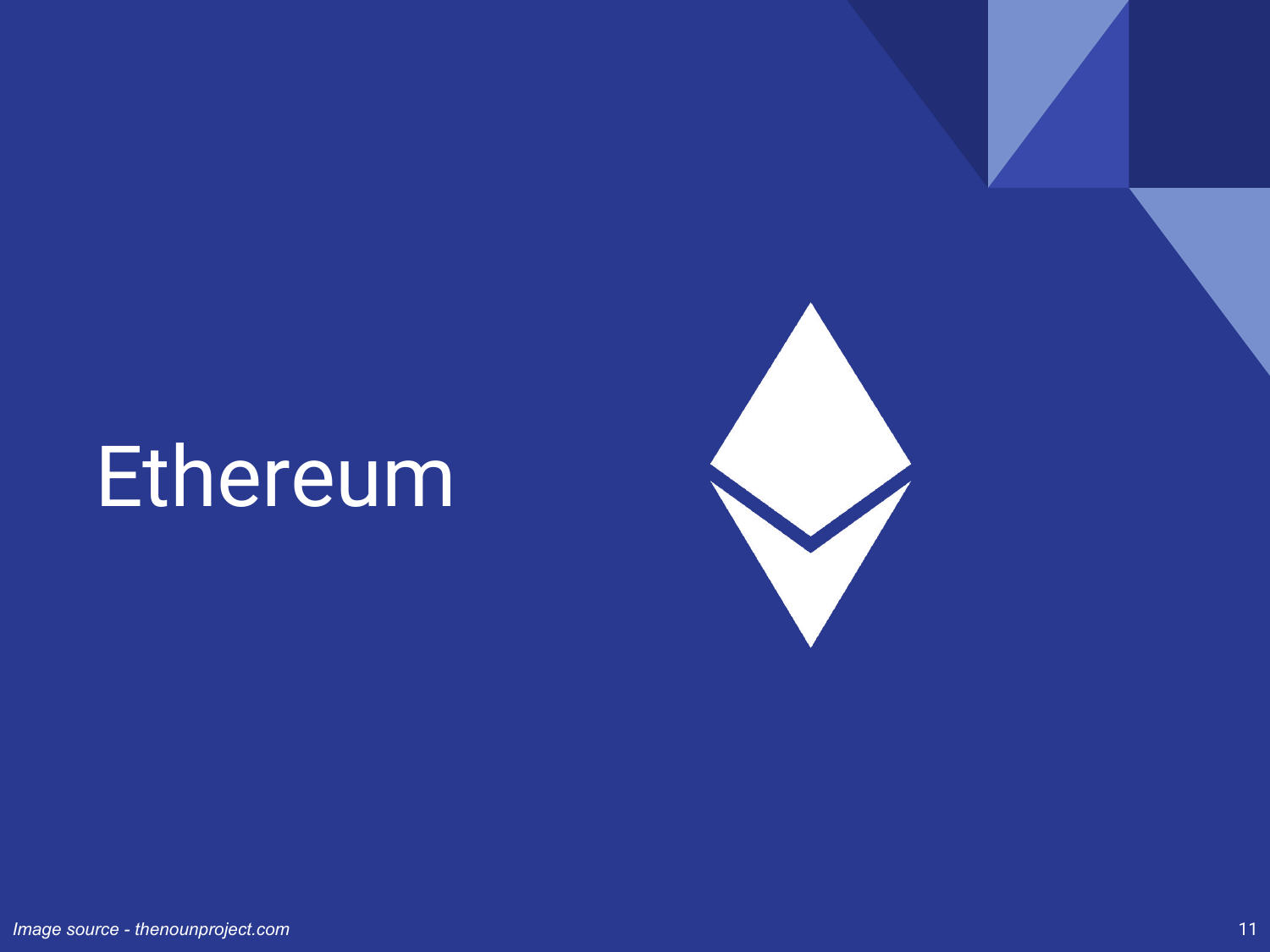#### Ethereum Smart Contracts

- Code written for EVM
	- Turing complete
	- Solidity
- Immutable once deployed
- Miners paid in gas prevent DoS
- **Crowd funding**

| $\left\langle \right\rangle$ |
|------------------------------|
|                              |

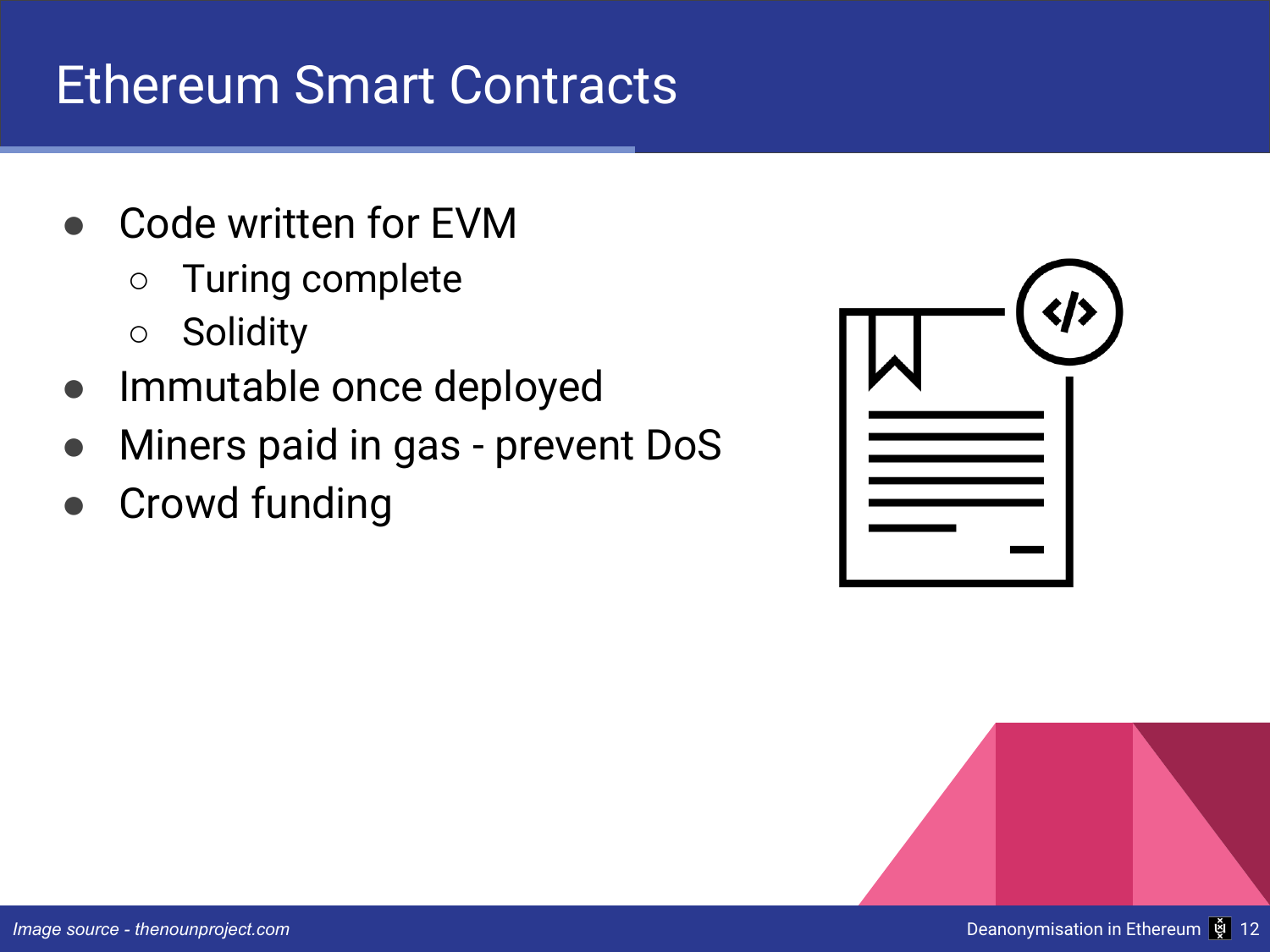## Ethereum P2P Network

- Kademlia based
- **Bootnodes**
- **Find nodes** 
	- nodeID from public key
	- Closeness
	- XOR of SHA-3 hash

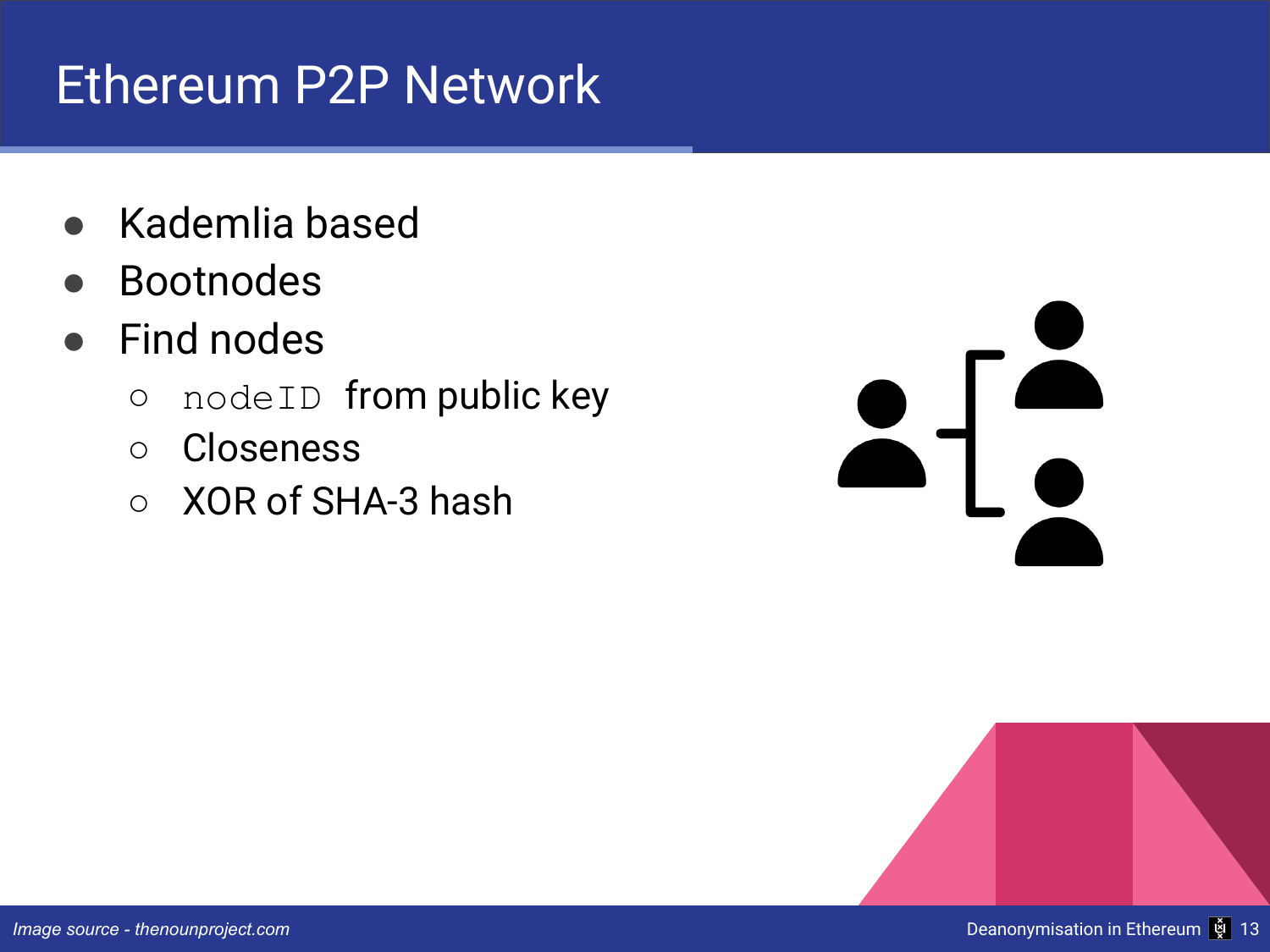# Ethereum Blockchain

Transactions:

- No UTXO
- **Account balance**

Blocks:

- **Global state**
- Transaction *trie*
- **Ommers**



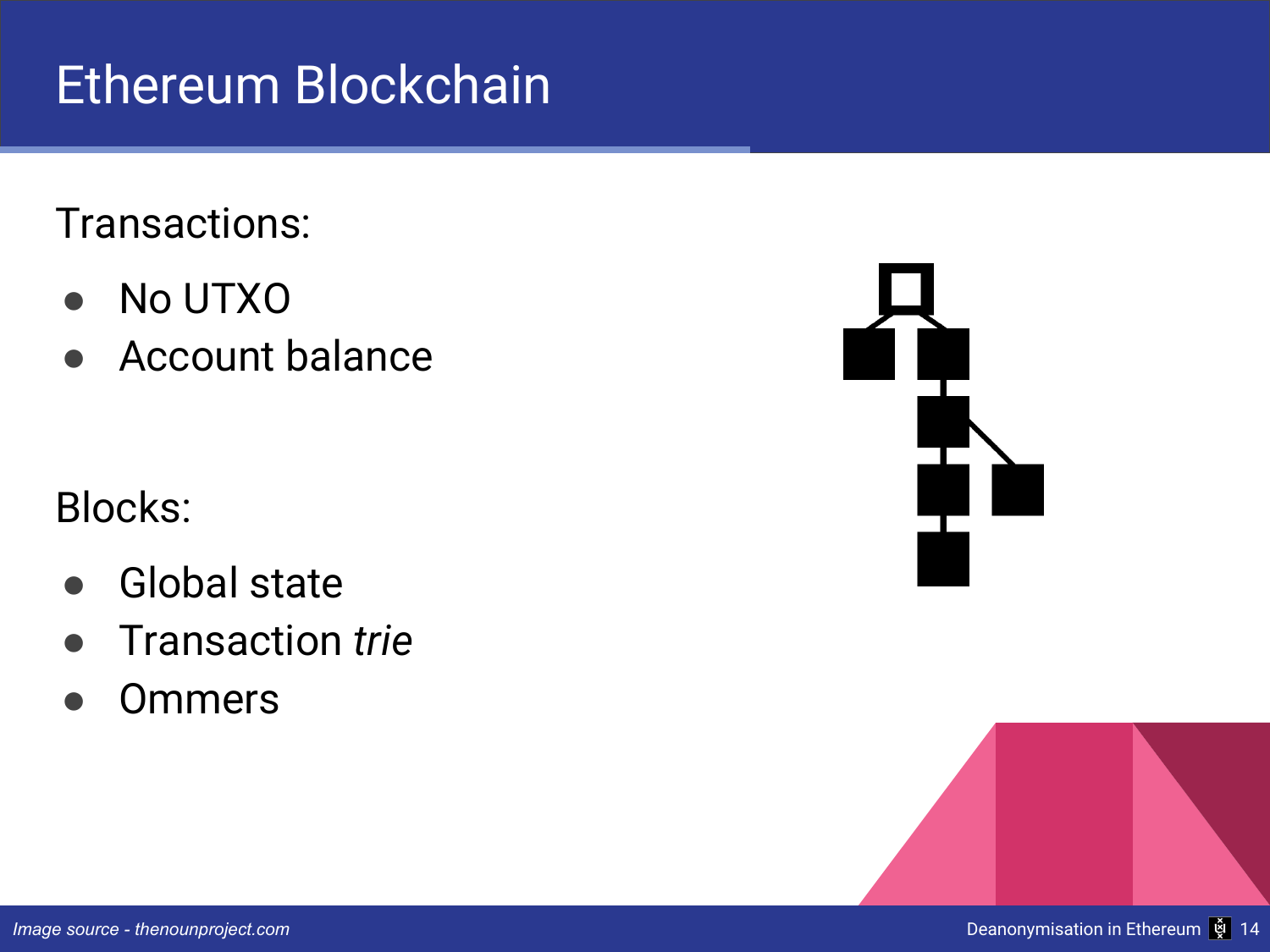# Attacks

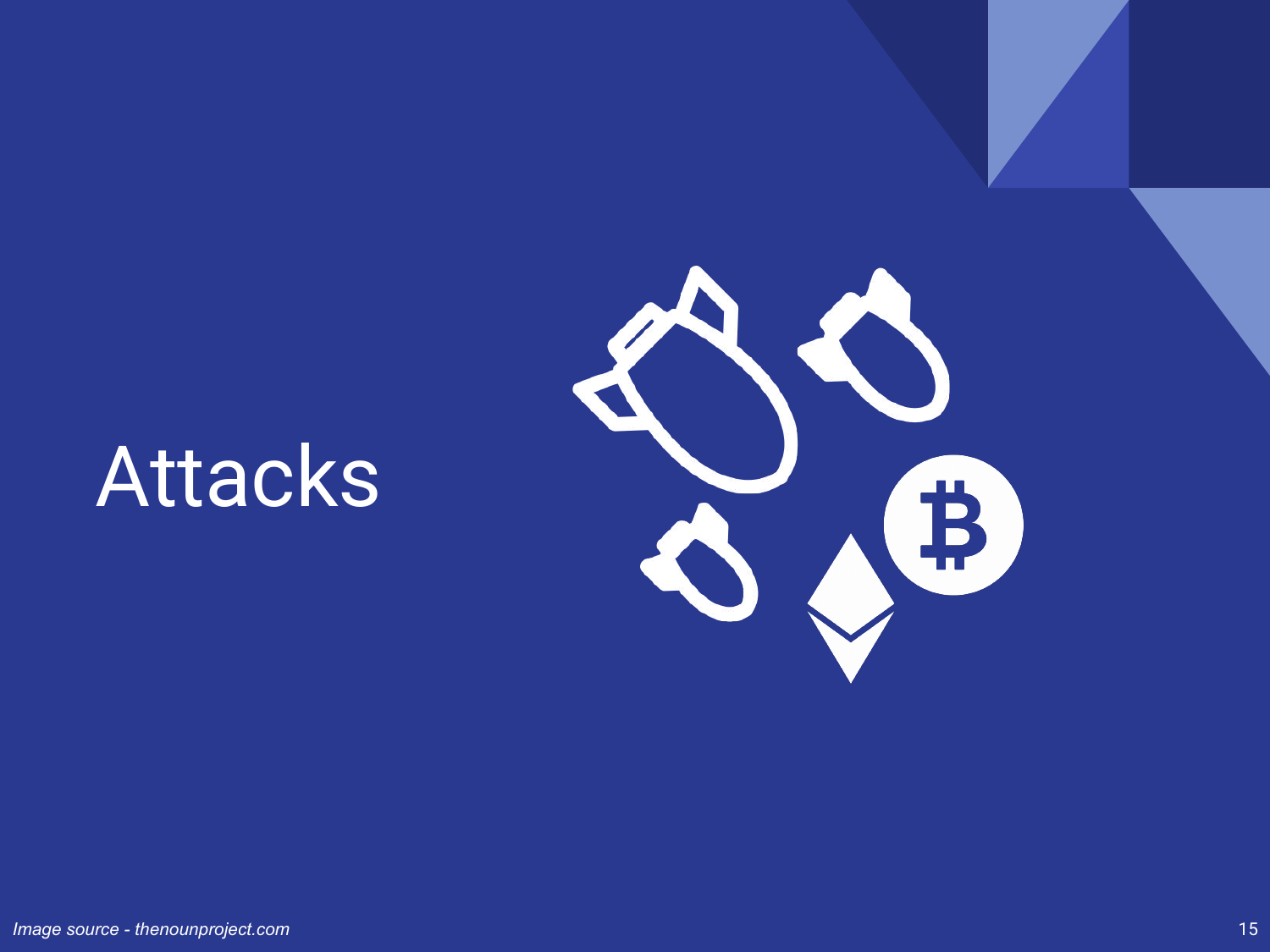# Existing Attacks - Finding IP Addresses



Figure 2: Entry-nodes in Bitcoin

- Identifying entry-nodes
	- Monitor 'server' nodes
	- Listen for addr messages
- Monitor network
- **Transaction broadcasts**
- Very resource intensive

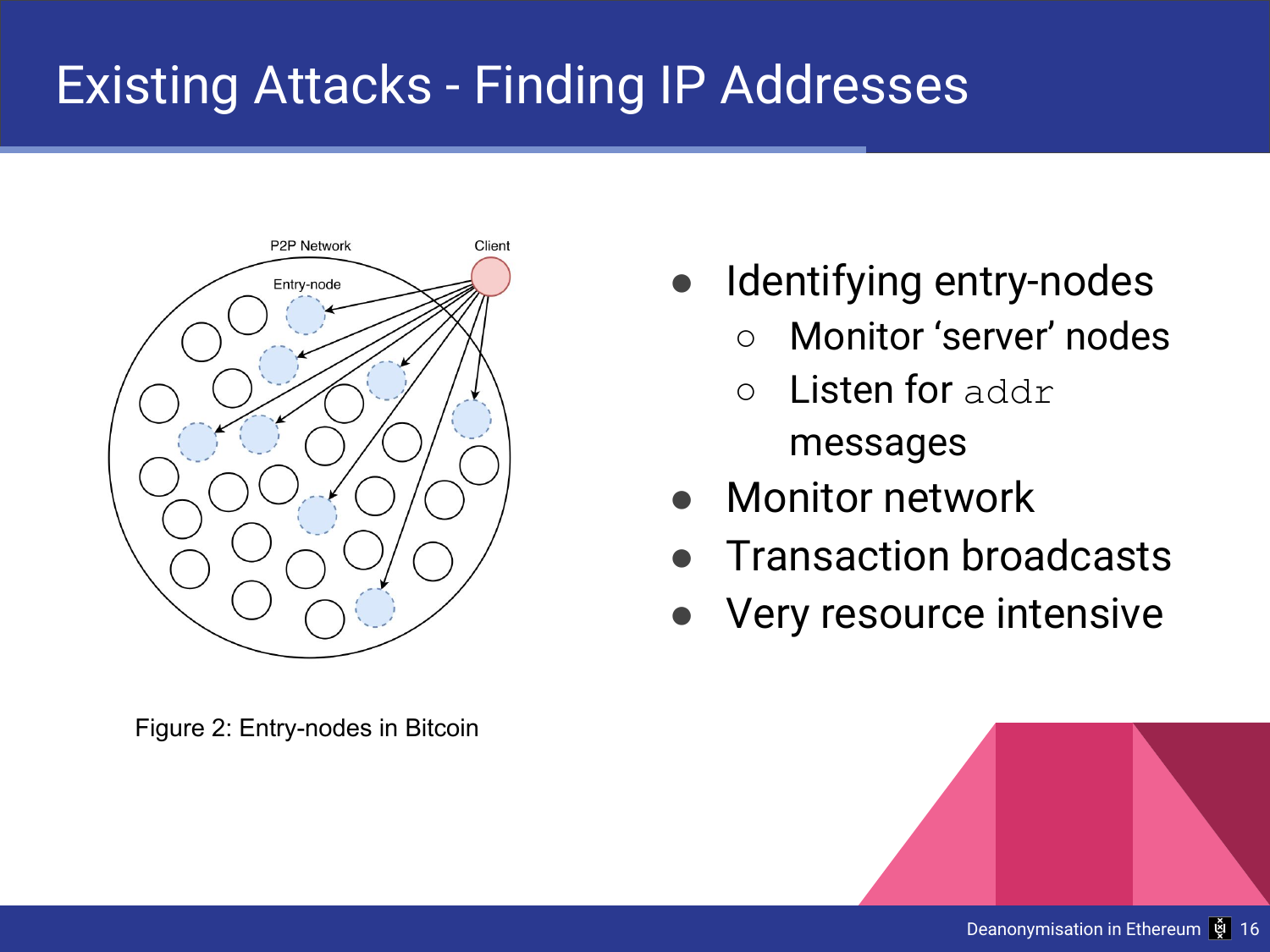# Effectiveness - Finding IP Addresses

- Peers of a node more volatile
- No set number of peers

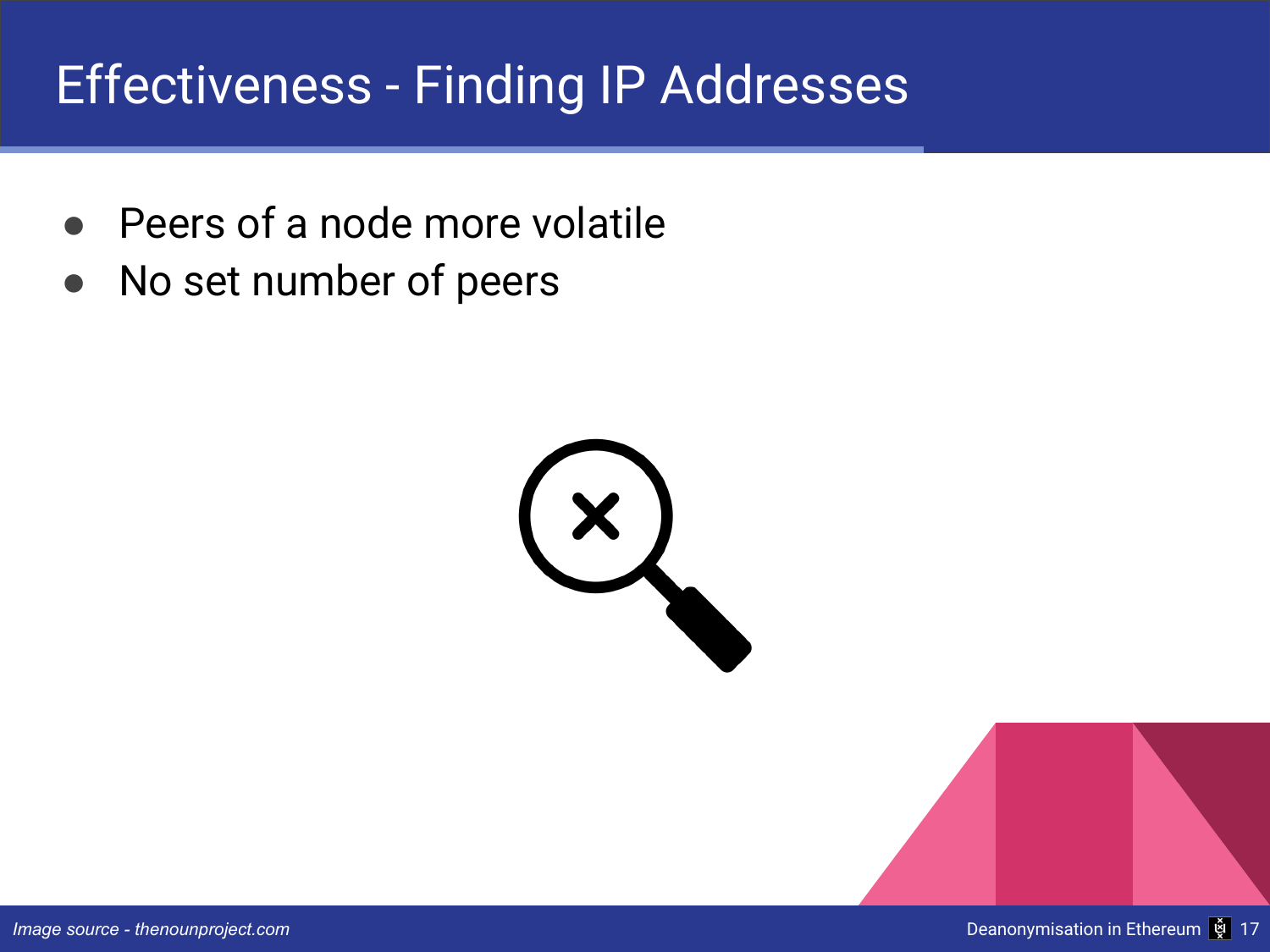## Existing Attacks - Clustering

- **Crawler**
- **Multi-input transactions**
- Transaction 'change'

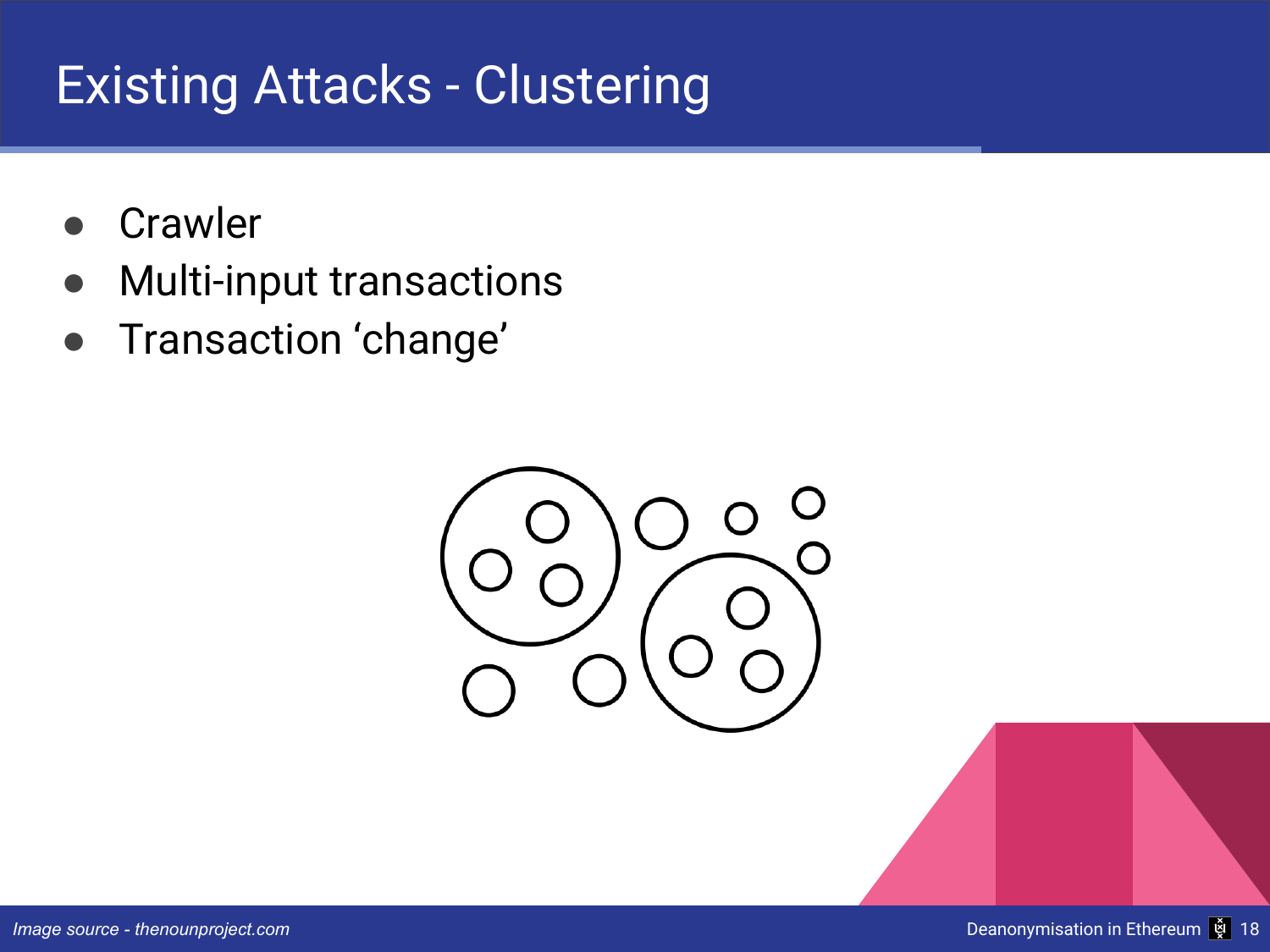# Effectiveness - Clustering

- No multi input
- No change
- No shadow addresses

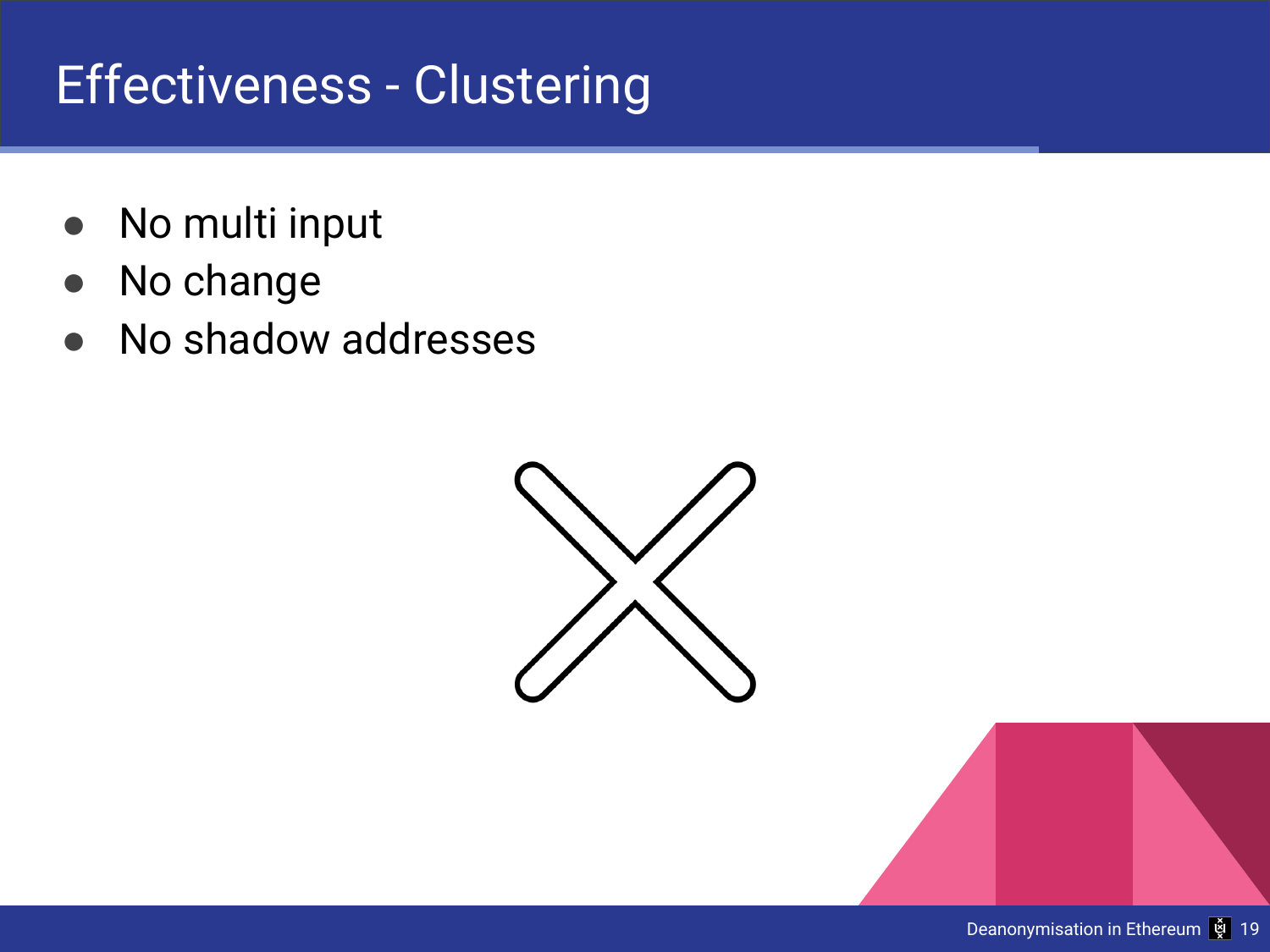#### "*Is deanonymisation of clients feasible*

*for the Ethereum network?*"

Deanonymisation attacks difficult to apply:

- **Finding IP** 
	- Nodes not static
- Clustering
	- No multiple addresses

But, possibilities for similar attacks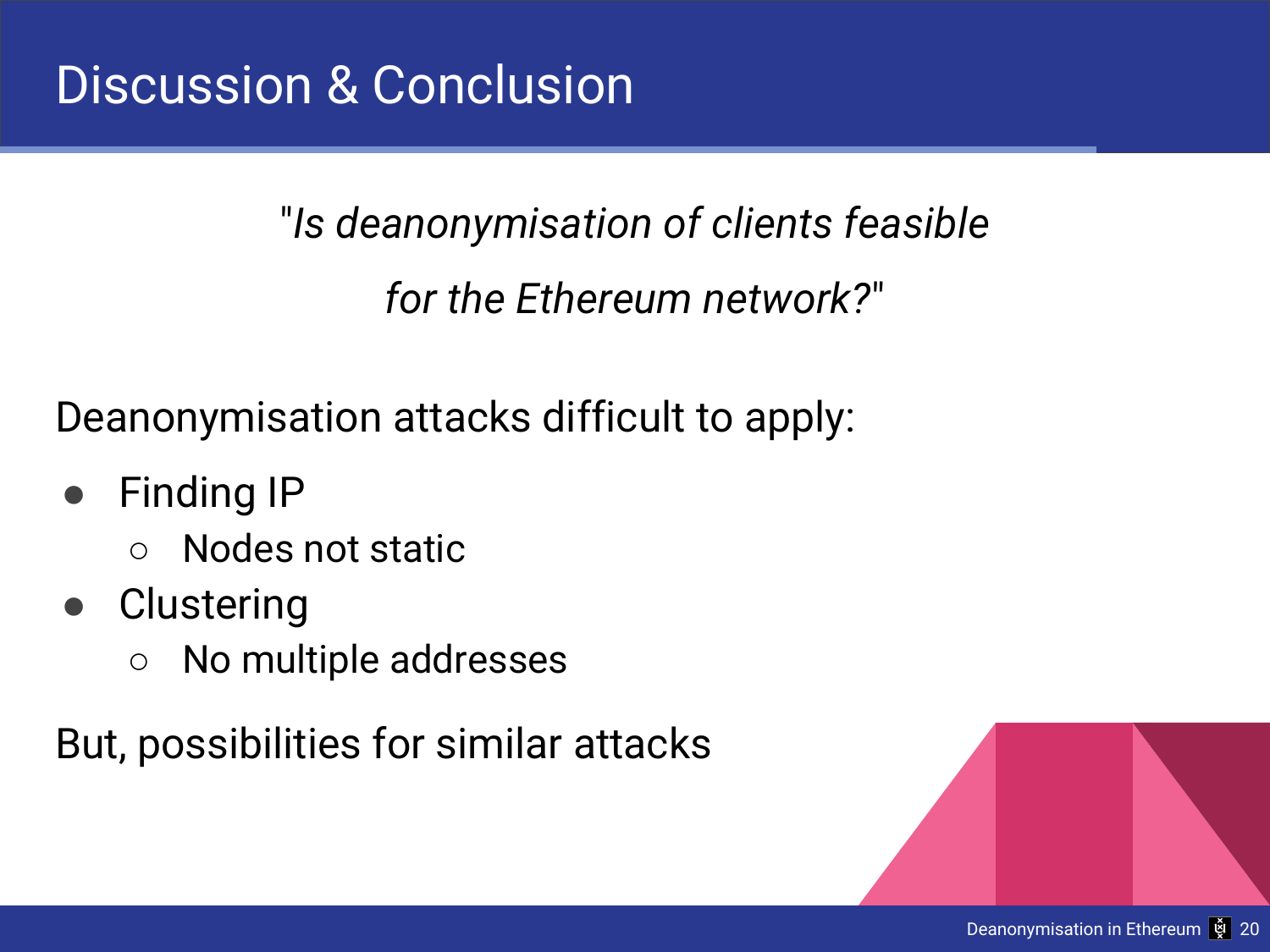#### Future Work

- **Bootnodes** 
	- Shadow network
	- Government
- Peer selection protocol
	- Create nodes
	- Identify nodes
- Attack wallet software
	- Less resource intensive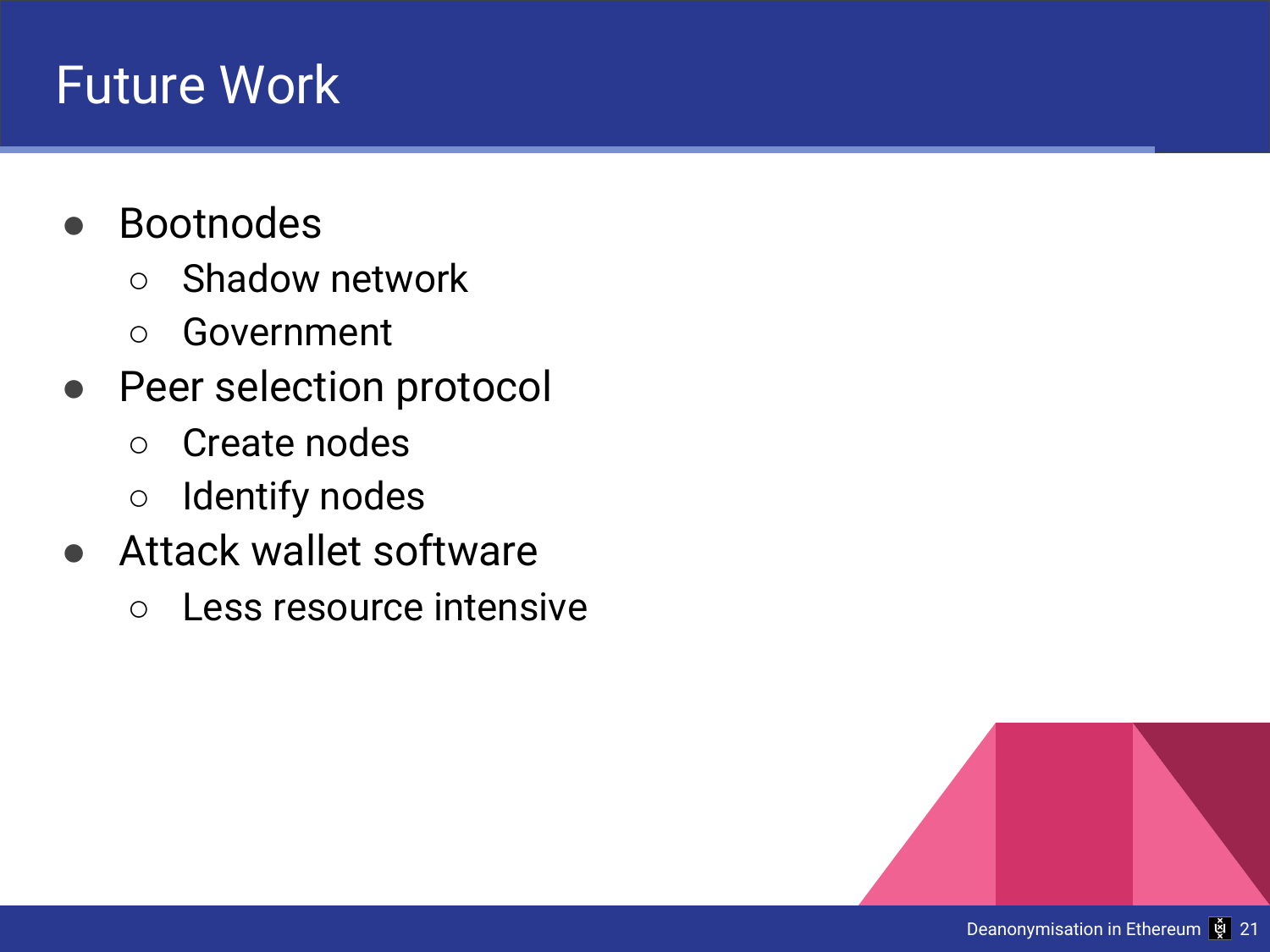#### References

- Nakamoto, S. (2008). Bitcoin: A peer-to-peer electronic cash system.
- Wood, G. (2014). Ethereum: A secure decentralised generalised transaction ledger. Ethereum Project Yellow Paper, 151, 1-32.
- Conti, M., Lal, C., & Ruj, S. (2017). A survey on security and privacy issues of bitcoin. arXiv preprint arXiv:1706.00916.
- Atzei, N., Bartoletti, M., & Cimoli, T. (2017, April). A survey of attacks on Ethereum smart contracts (SoK). In International Conference on Principles of Security and Trust (pp. 164-186). Springer, Berlin, Heidelberg.
- Biryukov, A., Khovratovich, D., & Pustogarov, I. (2014, November). Deanonymisation of clients in Bitcoin P2P network. In Proceedings of the 2014 ACM SIGSAC Conference on Computer and Communications Security (pp. 15-29). ACM.
- Spagnuolo, M., Maggi, F., & Zanero, S. (2014, March). Bitiodine: Extracting intelligence from the bitcoin network. In International Conference on Financial Cryptography and Data Security (pp. 457-468). Springer, Berlin, Heidelberg.